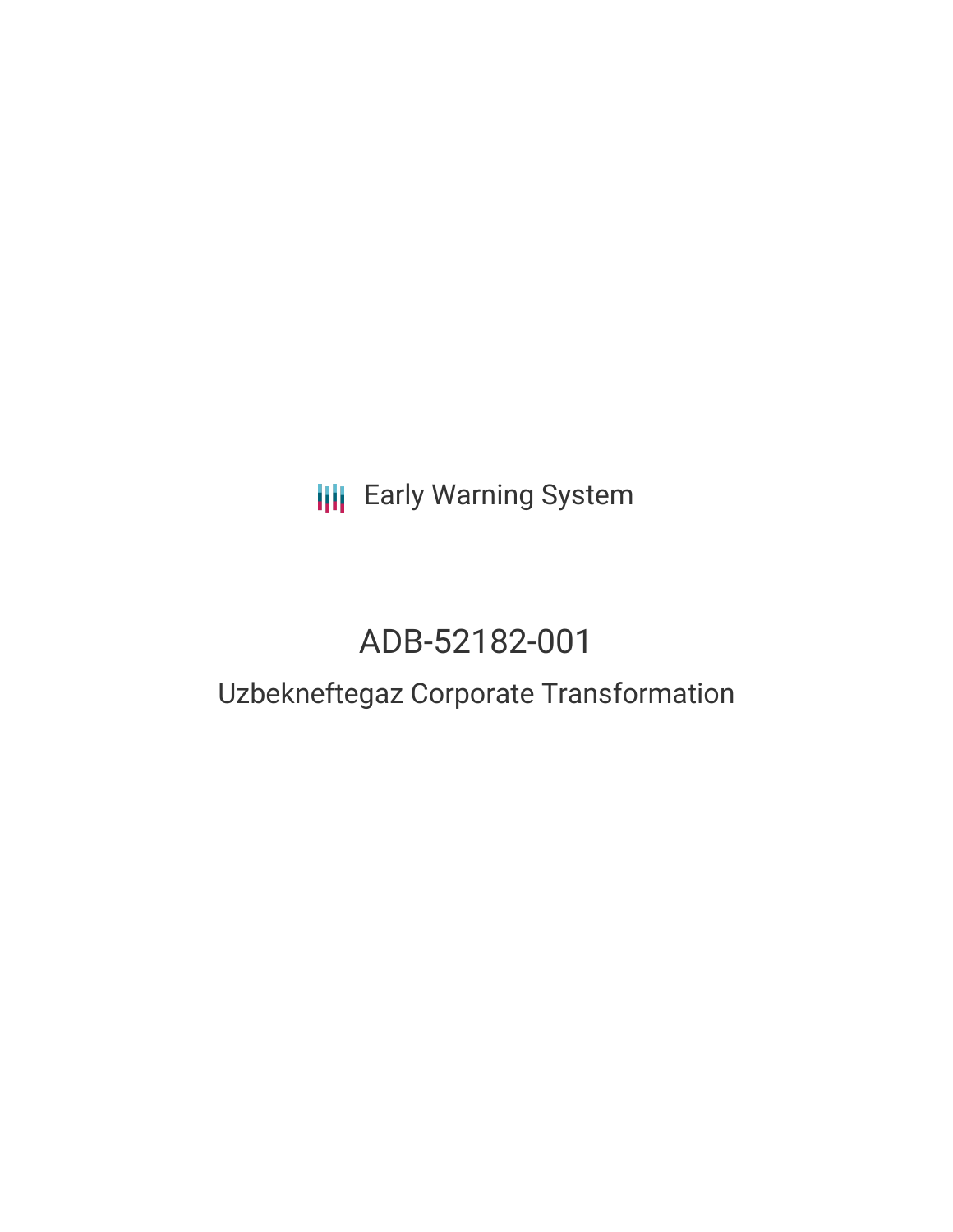

### **Quick Facts**

| Countries                      | <b>Uzbekistan</b>                     |
|--------------------------------|---------------------------------------|
| <b>Financial Institutions</b>  | Asian Development Bank (ADB)          |
| Status                         | Active                                |
| <b>Bank Risk Rating</b>        | U                                     |
| <b>Voting Date</b>             | 2018-08-14                            |
| <b>Borrower</b>                | Ministry of Finance and Uzbekneftegaz |
| Sectors                        | Energy, Finance, Industry and Trade   |
| <b>Investment Type(s)</b>      | Grant                                 |
| <b>Investment Amount (USD)</b> | \$0.23 million                        |
|                                |                                       |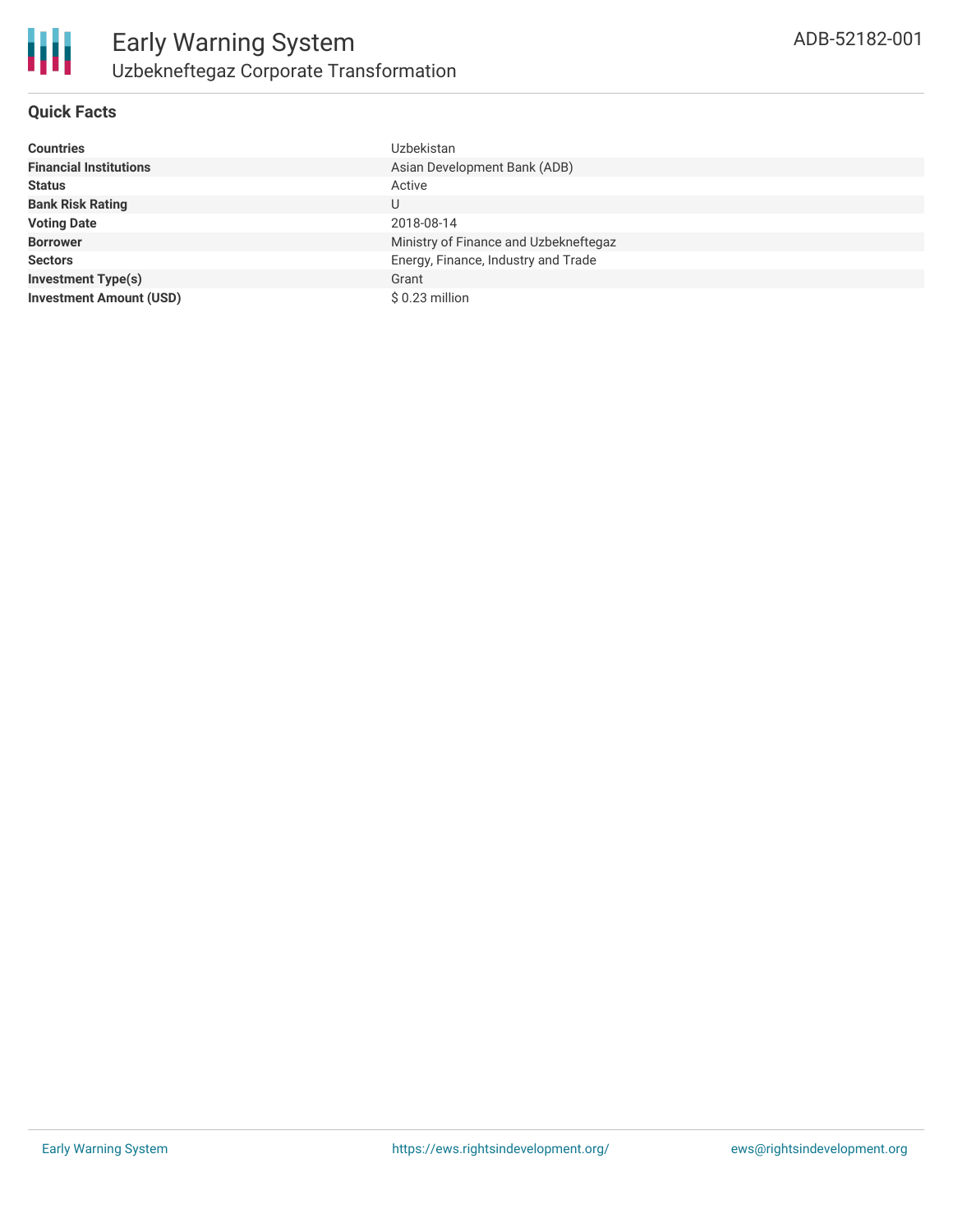

## **Project Description**

This project provides technical assistance to support the government of Uzbekistan in restructuring Uzbekneftegaz into a stand-alone, corporate legal entity and strengthening its governance and financial management systems.

Bank documents note that Uzbekneftegaz's long-term development strategy for 2018 to 2028 includes the modernization of its gas transmission network and SCADA infrastructure. The total estimated cost of this is US\$1500 million, with financing requested from ADB.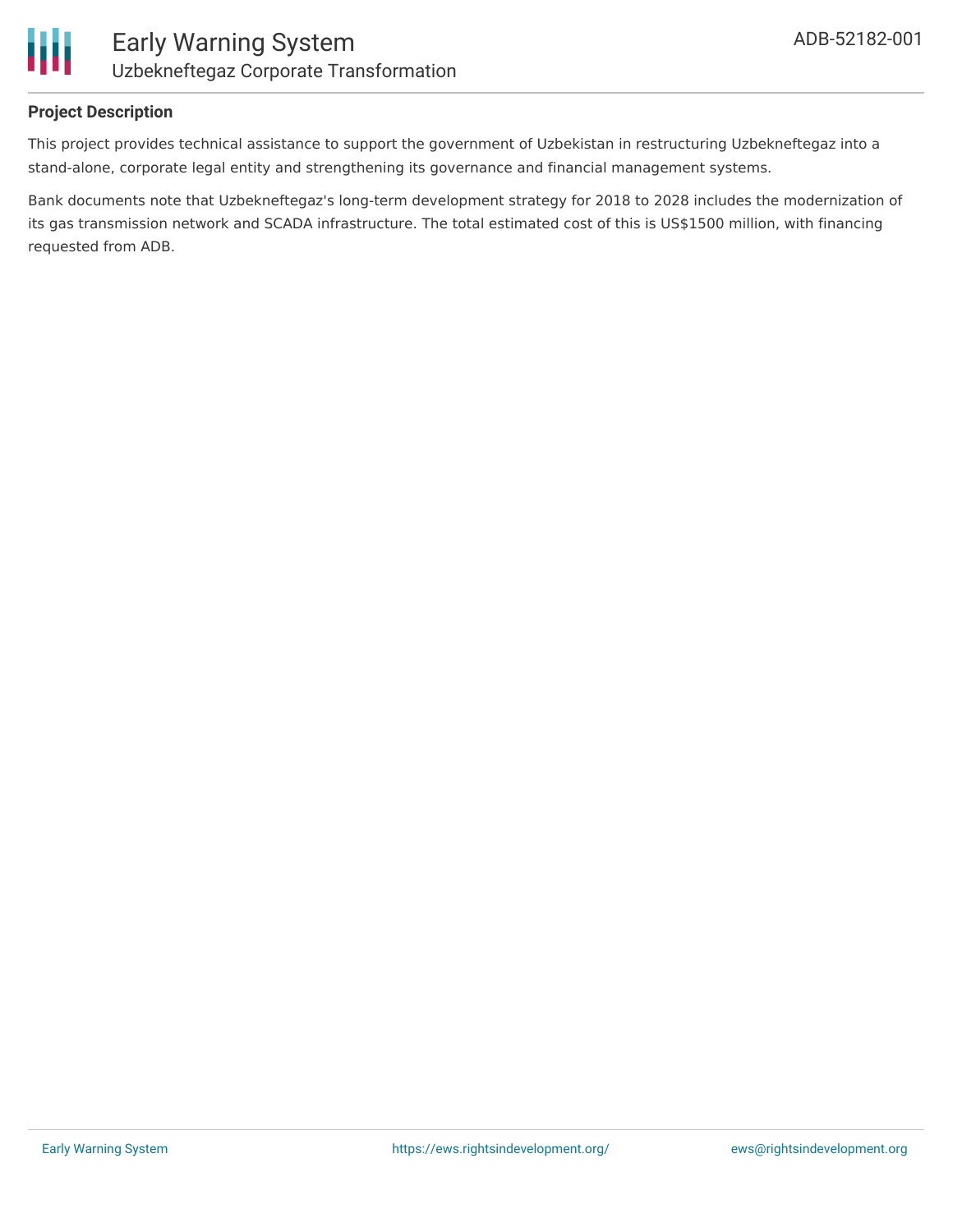

## **Investment Description**

Asian Development Bank (ADB)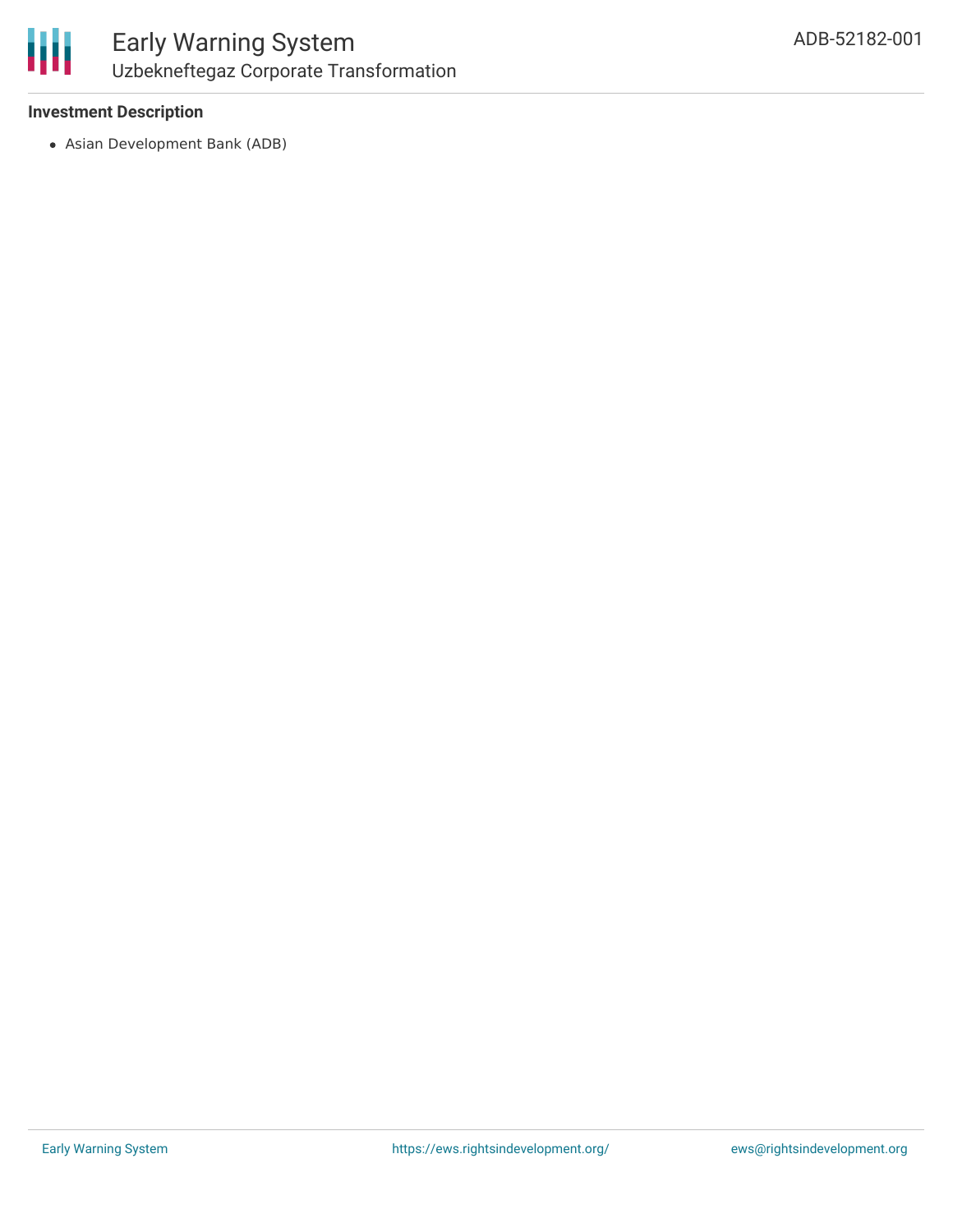

## Early Warning System Uzbekneftegaz Corporate Transformation

| <b>Private Actor 1</b> | <b>Private Actor</b><br>Role | <b>Private Actor</b><br>Sector | <b>Relation</b>          | <b>Private Actor 2</b> | <b>Private Actor</b><br>2 Role | <b>Private Actor</b><br>2 Sector |  |
|------------------------|------------------------------|--------------------------------|--------------------------|------------------------|--------------------------------|----------------------------------|--|
|                        |                              | $\overline{\phantom{0}}$       | $\overline{\phantom{0}}$ | JSC Uzbekneftegaz      | Client                         | $\sim$                           |  |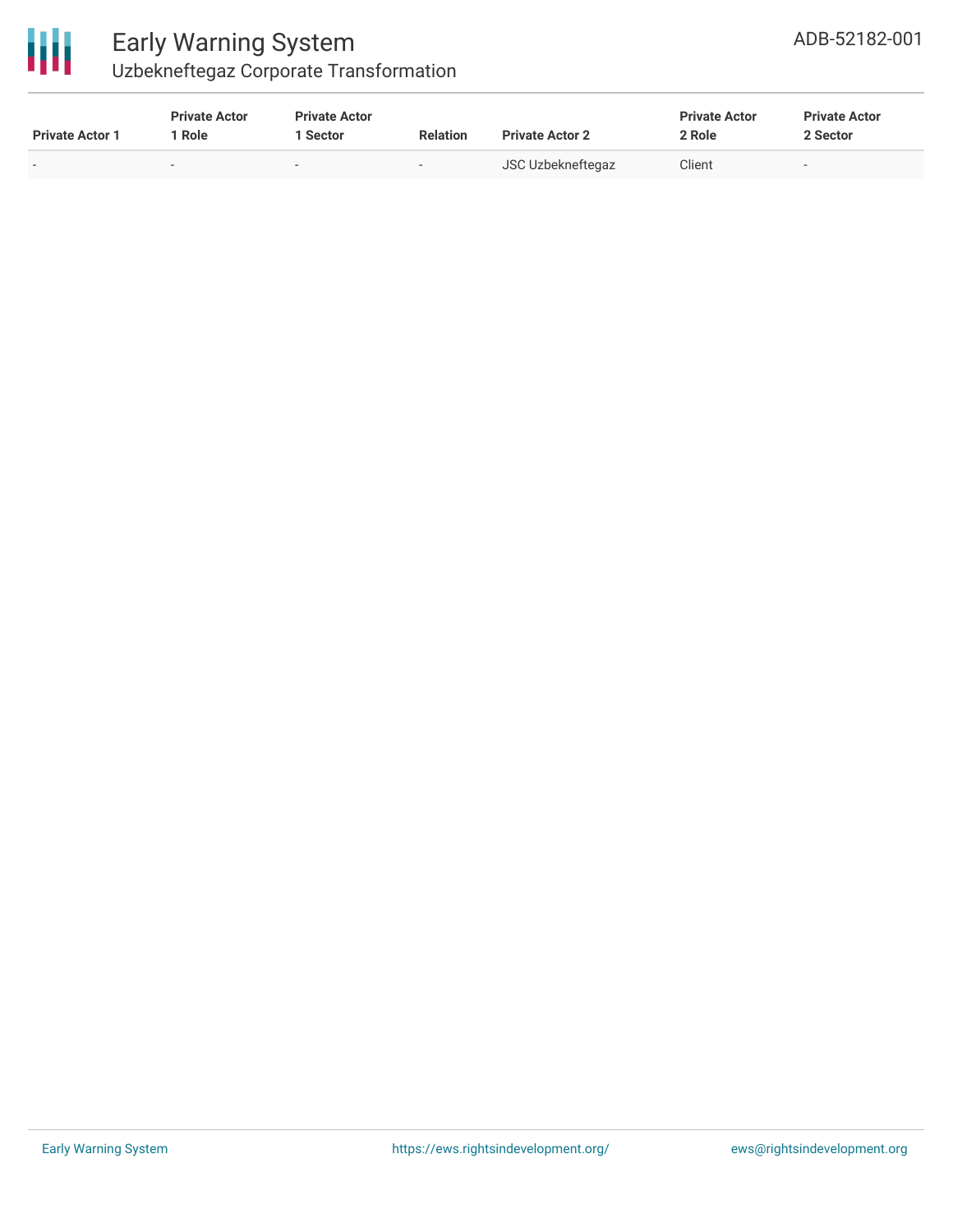## **Ministry of Finance**

5 Mustaqiliik Square Tashkent 100008 Republic of Uzbekistan

#### **Uzbekneftegaz**

Uzbekistan, 100047, Tashkent Yashnabandski rayon, Str.

#### **ACCOUNTABILITY MECHANISM OF ADB**

The Accountability Mechanism is an independent complaint mechanism and fact-finding body for people who believe they are likely to be, or have been, adversely affected by an Asian Development Bank-financed project. If you submit a complaint to the Accountability Mechanism, they may investigate to assess whether the Asian Development Bank is following its own policies and procedures for preventing harm to people or the environment. You can learn more about the Accountability Mechanism and how to file a complaint at: http://www.adb.org/site/accountability-mechanism/main